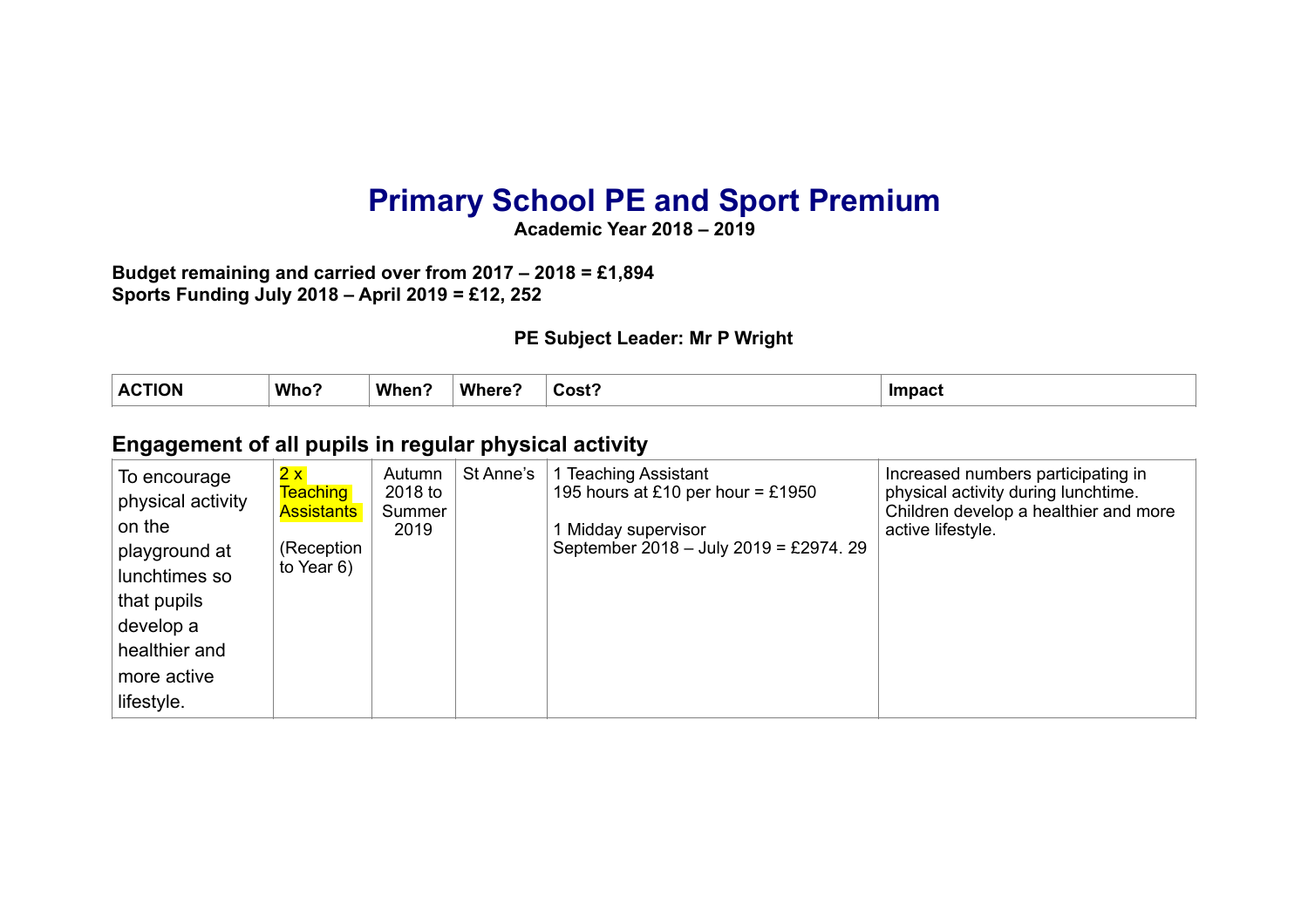#### **Broader experience of a range of sports and activities offered to all pupils**

| To provide the<br>extra-curricular<br>activity of<br>Volleyball, led by<br>trained Teaching<br>Assistants. | 2x<br><b>Teaching</b><br><b>Assistants</b><br>(Year 3 to<br>Year 6) | Autumn<br>Term<br>2018 | St.Anne's | $£60 - 1 \times 6$ weeks<br>$£60 - 1 \times 6$ weeks<br>(Teaching Assistants x 2) | Increased numbers participating in out<br>of school hours clubs - pupils become<br>more physically active and develop<br>skills in Volleyball. |
|------------------------------------------------------------------------------------------------------------|---------------------------------------------------------------------|------------------------|-----------|-----------------------------------------------------------------------------------|------------------------------------------------------------------------------------------------------------------------------------------------|
| To provide the<br>extra-curricular<br>activity of<br>Handball, led by<br>trained Teaching<br>Assistants.   | 2x<br><b>Teaching</b><br><b>Assistants</b><br>(Year 3 to<br>Year 6) | Spring<br>Term<br>2019 | St.Anne's | $£60 - 1 \times 6$ weeks<br>$£60 - 1 \times 6$ weeks<br>(Teaching Assistants x 2) | Increased numbers participating in out<br>of school hours clubs - pupils become<br>more physically active and develop<br>skills in Handball.   |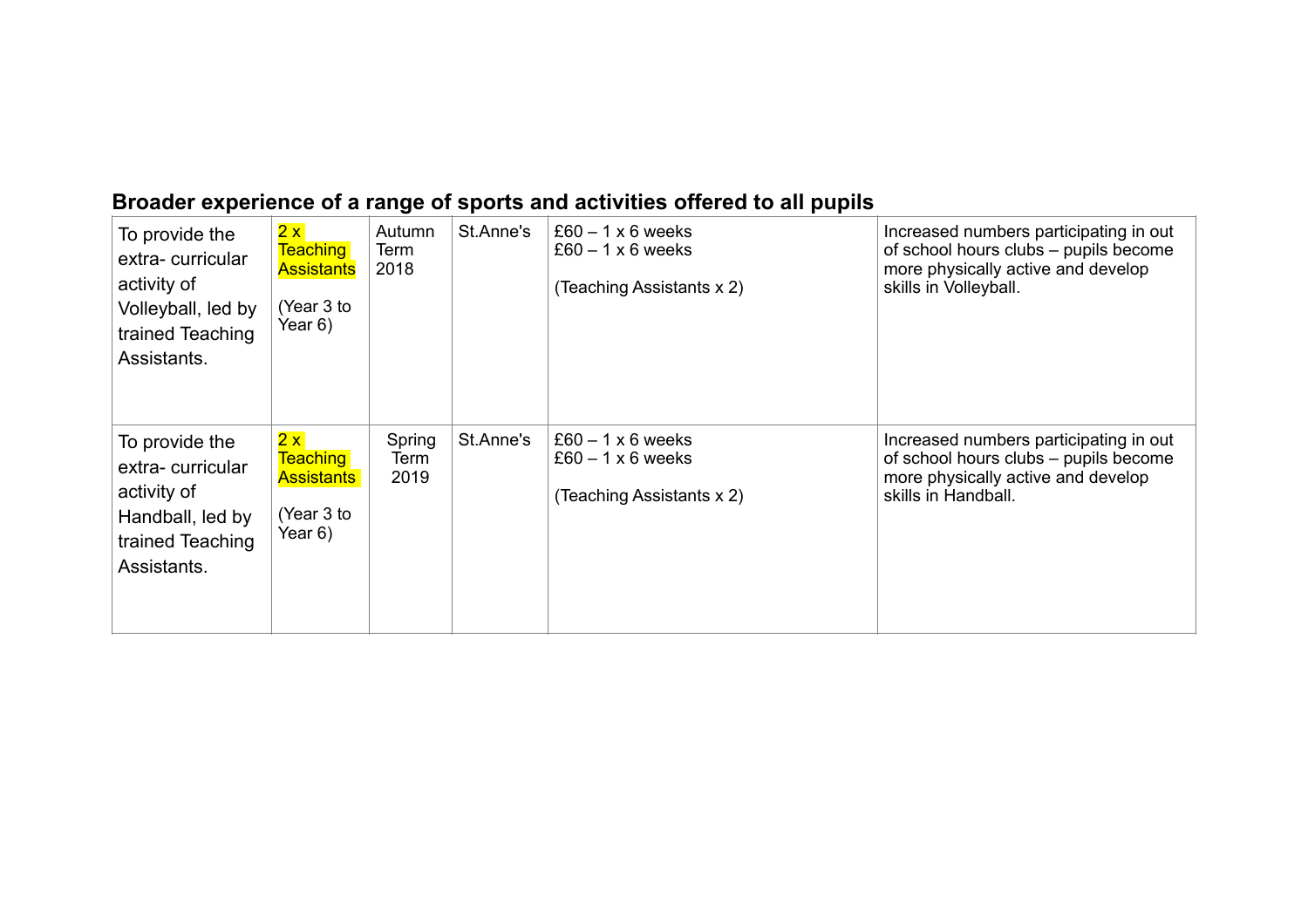| To provide the<br>extra-curricular<br>activity of Ball<br>Skills, led by<br>trained Teaching<br>Assistants.                                                                                                          | 2x<br><b>Teaching</b><br><b>Assistants</b><br>(Reception<br>to Year 2) | Summer<br>Term<br>2019                              | St.Anne's | $£60 - 1 \times 6$ weeks<br>$£60 - 1 \times 6$ weeks<br>(Teaching Assistants x 2)                                                              | Increased numbers participating in out<br>of school hours clubs - pupils become<br>more physically active and develop their<br>ball skills.      |
|----------------------------------------------------------------------------------------------------------------------------------------------------------------------------------------------------------------------|------------------------------------------------------------------------|-----------------------------------------------------|-----------|------------------------------------------------------------------------------------------------------------------------------------------------|--------------------------------------------------------------------------------------------------------------------------------------------------|
| <b>Extra-Curricular</b><br><b>Activities / Clubs</b><br>To increase pupil<br>participation in out of<br>school hours<br>activities, through<br>fully subsidised<br>clubs/ specialist<br>coaching.<br>(Multi-Sports). | Reception<br>to Year 6.                                                | Autumn<br>Term<br>2018 to<br>Summer<br>Term<br>2019 | St.Anne's | ASC Autumn 36 children x £32.50 =<br>£1170<br>36 children x £32.50 =<br><b>ASC Spring</b><br>£1170<br>ASC Summer 36 children x £32.50<br>£1170 | Increased numbers participating in out<br>of school hours clubs - pupils become<br>more physically active, develop skills<br>and apply in games. |

## **Increase confidence, knowledge and skills of all staff in teaching PE and Sport**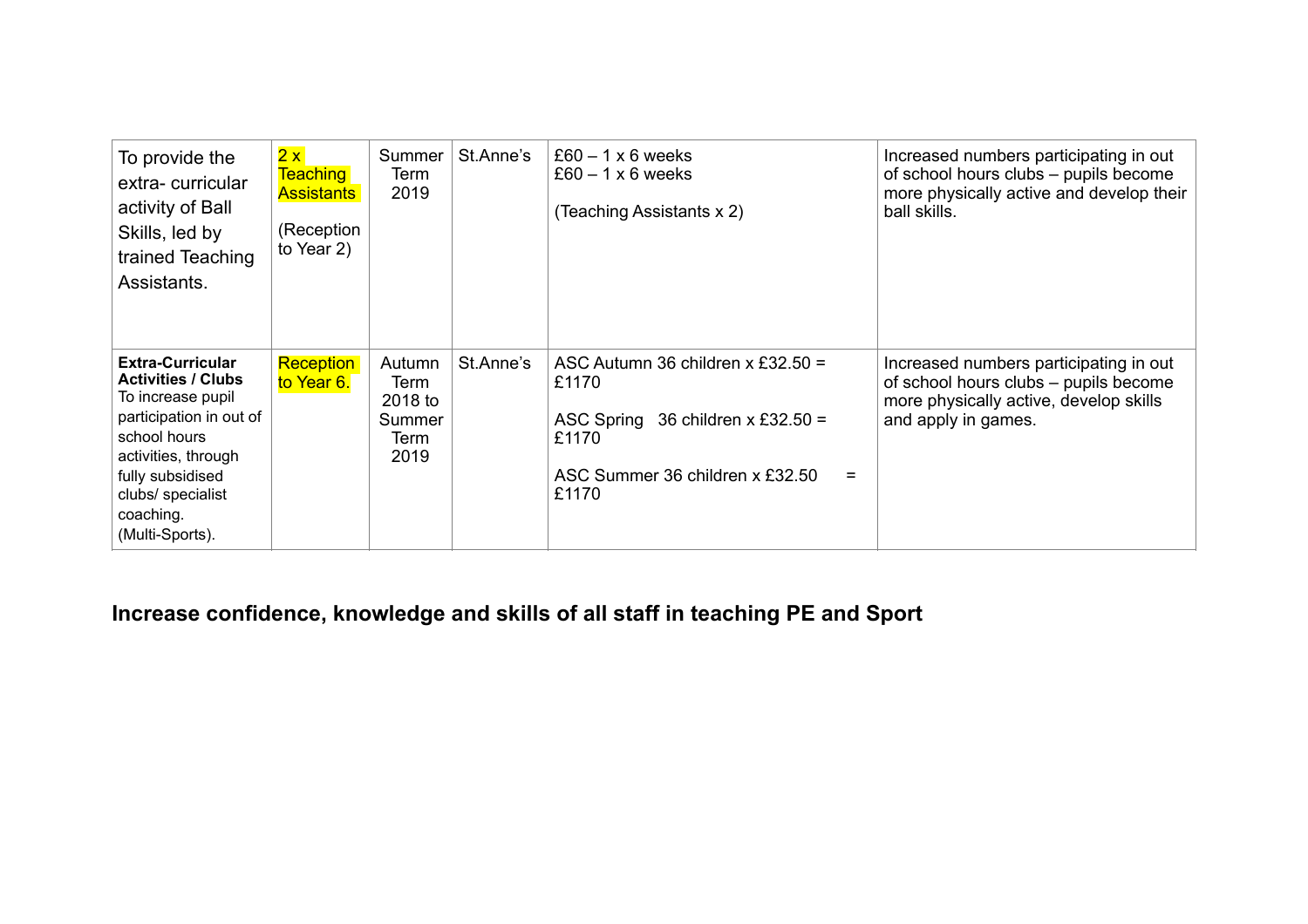| To lead<br>improvements in<br>PE by employing<br>sports coaches /<br>specialists to train<br>and support<br>teaching<br>assistants in their<br>delivery and<br>understanding of<br>delivering High<br><b>Quality PE</b><br>lessons. | <b>Teaching</b><br><b>Assistants</b> | Autumn<br>Term<br>2018<br>Spring &<br>Summer<br>Term<br>2019 | St. Anne's | £199 | £5700 – Academy of Sports<br>38 weeks of support<br>(3 afternoons per week)<br>KS 1 and KS 2<br>After school clubs<br>28 weeks<br>PE House planning and<br>assessment subscription | <b>Teaching Assistants developed</b><br>confidence in teaching PE, impacting<br>positively on the quality of delivery and<br>learning. |
|-------------------------------------------------------------------------------------------------------------------------------------------------------------------------------------------------------------------------------------|--------------------------------------|--------------------------------------------------------------|------------|------|------------------------------------------------------------------------------------------------------------------------------------------------------------------------------------|----------------------------------------------------------------------------------------------------------------------------------------|
|-------------------------------------------------------------------------------------------------------------------------------------------------------------------------------------------------------------------------------------|--------------------------------------|--------------------------------------------------------------|------------|------|------------------------------------------------------------------------------------------------------------------------------------------------------------------------------------|----------------------------------------------------------------------------------------------------------------------------------------|

#### **The profile of PE and Sport being raised across the school as a tool for whole school improvement**

| To have a famous<br>visitor in school to<br>share experiences<br>with all pupils as<br>part of a<br>collaborative<br>writing project. | Reception<br>l <mark>to Year 6.</mark> | Summer  <br>Term<br>2018 | St. Anne's   £500 towards cost of visitor. | Inspirational sports athlete will inspire<br>and encourage children to be involved<br>within sport. Extremely valuable<br>experience for our pupils, impacting<br>positively on motivation and<br>achievement. Children will use the<br>experience to produce high quality |
|---------------------------------------------------------------------------------------------------------------------------------------|----------------------------------------|--------------------------|--------------------------------------------|----------------------------------------------------------------------------------------------------------------------------------------------------------------------------------------------------------------------------------------------------------------------------|
|                                                                                                                                       |                                        |                          |                                            | writing                                                                                                                                                                                                                                                                    |

## **Increased participation in competitive sport**